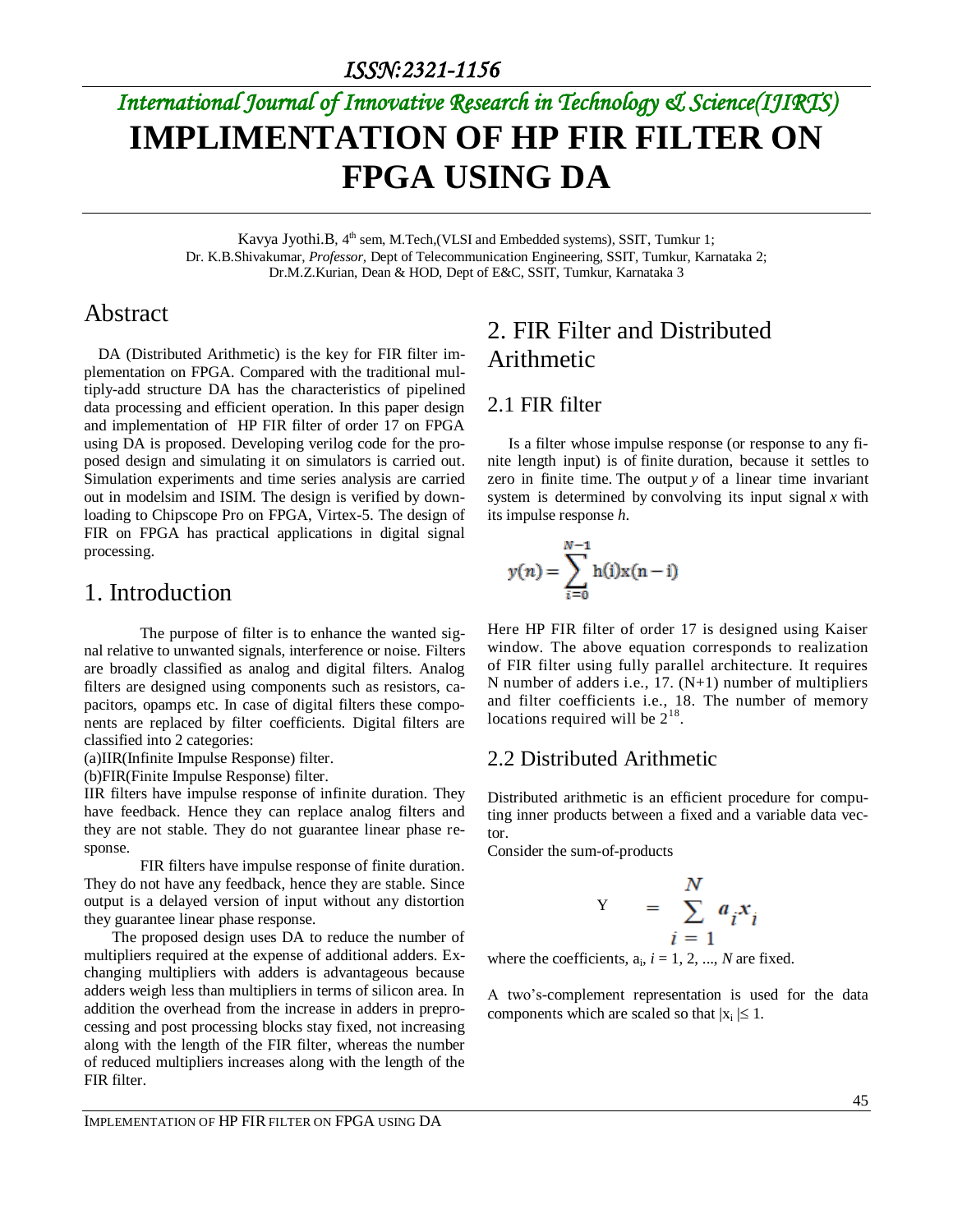*ISSN:2321-1156* 

### *International Journal of Innovative Research in Technology & Science(IJIRTS)*

$$
y = \sum_{i=1}^{N} a_i \left[ -x_{i0} + \sum_{k=1}^{W} x_{ik} \right]^{2-k}
$$

Where,  $x_{ik}$  is the  $k^{\text{th}}$  bit in  $x_i$ .

*W<sup>d</sup>* is the input bit width.

By interchanging the order of the two summations we get

$$
y = -\sum_{i=1}^{N} a_i x_{i0} + \sum_{k=1}^{W_d - 1} \left[ \sum_{i=1}^{N} a_i x_{ik} \right] 2^{-k}
$$

which can be written as

$$
y = -F_0(x_{10}, x_{20}, ..., x_{N0}) + \sum_{k=1}^{W_d - 1} F_k(x_{1k}, x_{2k}, ..., x_{Nk})^2
$$
<sup>-k</sup>

Where,

$$
F_k(x_{1k}, x_{2k}, ..., x_{Nk}) = \sum_{i=1}^{N} a_i x_{ik}
$$

*F* is a function of *N* binary variables, the  $i<sup>th</sup>$  variable being the  $k^{\text{th}}$  bit in the data  $x_i$ .

Since  $F_k$  can take on only a finite number of values,  $2^N$ , it can be computed and stored in a look-up table. This table can be implemented using a ROM (Read-Only Memory). Using Horner's method for evaluating a polynomial for  $x =$ 0.5, we can rewrite

$$
W_d - 1
$$
  

$$
y = -F_0(x_{10}, x_{20}, ..., x_{N0}) + \sum_{k=1}^{N} F_k(x_{1k}, x_{2k}, ..., x_{Nk})2^{-k}
$$
  

$$
y = \left( \left( \dots \left( \left( 0 + F_{W_d - 1} \right)2^{-1} + \dots + F_2 \right)2^{-1} + F_1 \right)2^{-1} - F_0 \right)
$$

Inputs,  $x_1, x_2, \ldots, x_N$  are shifted bit-serially out from the shift registers with the least-significant bit first. Bits  $x_{ik}$  are used as an address to the ROM storing the look-up table.

The computational time is  $W_d$  clock cycles. The word length in the ROM,  $W_{ROM}$ , depends on the  $F_k$  with the largest magnitude and the coefficient word length, *W<sup>c</sup>* , and

$$
W_{ROM} \leq W_c + \log_2(N)
$$

The shift-accumulator must be able to add correctly the largest possible value obtained in the accumulator register and in the ROM. The largest value in the accumulator register is obtained when the largest (magnitude) value stored in the ROM is repeatedly accumulated.

$$
y = \left( \left( \dots \left( \left( 0 + F_{W_{d}} - 1 \right) 2^{-1} + \dots + F_{2} \right) 2^{-1} + F_{1} \right) 2^{-1} - F_{0} \right)
$$

Thus, at the last clock cycle, corresponding to the sign bit, the value in register y is

$$
|y| = \dots + ((0 + F_{max})2^{-1} + F_{max})2^{-1} + \dots + F_{max})2^{-1} \le F_{max}
$$

Hence, the shift-accumulator must be able to add two numbers of magnitude  $\leq F_{max}$ . The necessary number range is  $\pm$ 1. The word length in the shift-accumulator must be extended with guard bits for overflow detection. Hence, DA is bit serial in nature. It performs bit level rearrangement of MAC operation. It hides explicit multiplication by LUTs. Distributed Arithmetic unit essentially consists of adders augmented by a ROM.

LUT division method will be adopted in order to reduce the number of memory locations required for the design. A single LUT with 18 bit address width is partitioned into 3 LUTs with address width of 6 bits each. They are as follows:

1) 2 LUTs of 64, 12 bit wide locations. 2) 1 LUT of 64, 17 bit locations.

#### 3. Implementation details

A reference model is generated using MATLAB simulink library for the desired filter specifications. The model is verified by giving a sine wave input. Then a verilog code is written for the high pass filter. The design is simulated using MODELSIM and verified using chipscope pro.

#### 3.1 Design index of high pass filter

Order: 17 Sampling frequency: 8MHz Cutoff frequency: 1.5MHz β: 0.5 Pass band gain: 12dB Stop band attenuation: 6dB Input data bit width: 16 bits Output data bit width: 33 bits

#### 3.2 Filter coefficients

Coefficients for HPF of order 17 are designed for Kaiser window using FDA tool for the required specifications.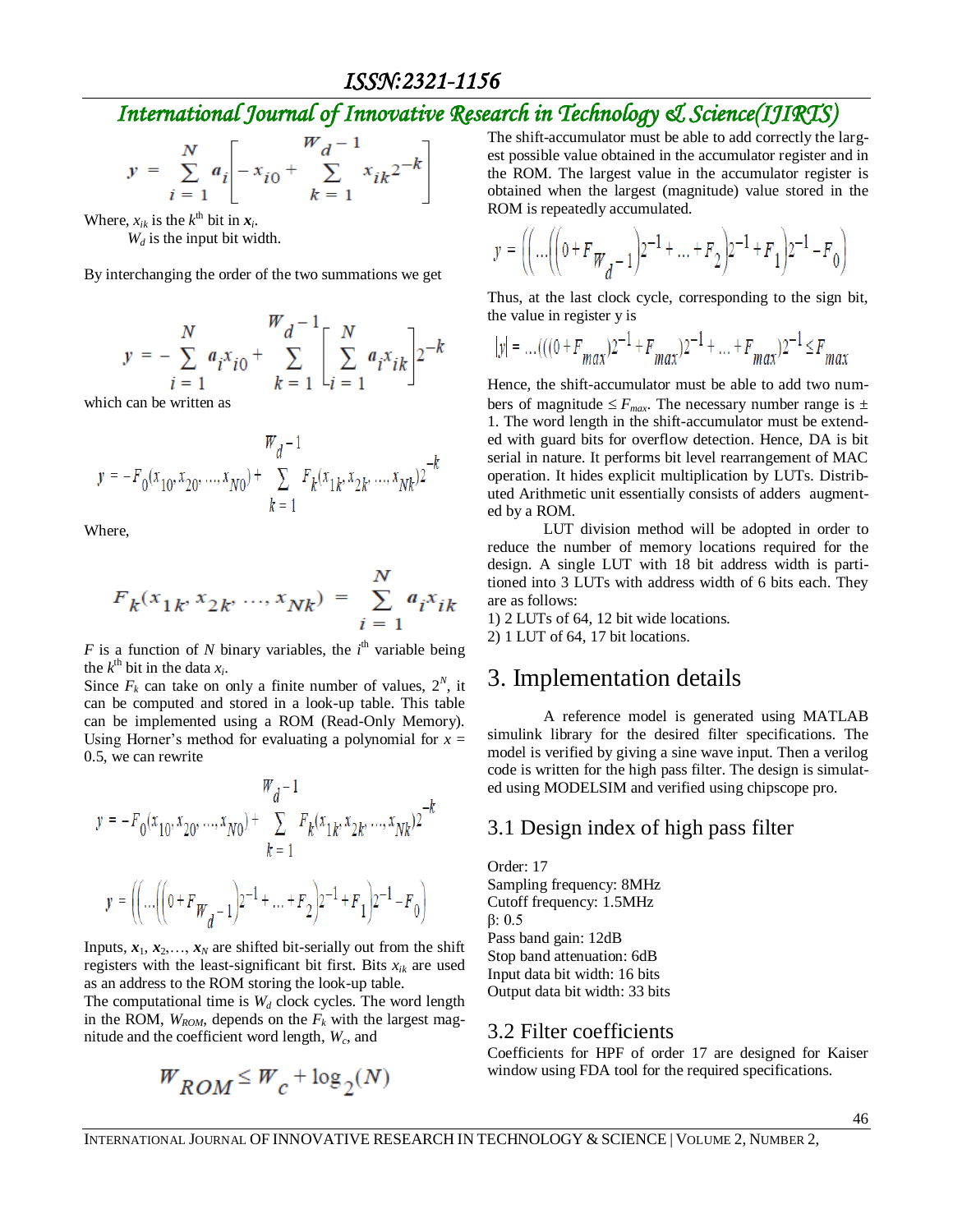### *ISSN:2321-1156*

# *International Journal of Innovative Research in Technology & Science(IJIRTS)*

h(0)= 03cd, h(1)= 045e, h(2)= fece, h(3)= f8d2, h(4)= fafd, h(5)= 067d, h(6)= 101f, h(7)= 055d, h(8)= bb54, h(9)= 44ac, h(10)= faa3, h(11)= efe1, h(12)= f983, h(13)= 0503, h(14)= 072e, h(15)= 0132, h(16)= fba2, h(17)= fc33.

From the above coefficient values we see that the designed filter is a type 4 FIR filter. i.e., the filter is of even length and the coefficients exhibit antisymmetry.

### 3.3 Module partitioning of FIR filter



Different blocks in the FIR filter module are as follows,

Delay line: The parallel input data is serialized using pipelined registers contained in the delay line.

Pre-adder: If the filter is symmetric, the pre-adder is implemented, that reduces by two the number of processed data after delay line.

Transposition module: Performs rearrangement of data. The rearranged data contains bits that have similar weights, but coming from different samples.ROM LUTs: Contains the pre-computed inner product terms.Shift accumulator: Calculates the sum of products.

### 4. Results

#### 4.1 Impulse response



It contains 18 samples which represents filter coef-

Fig **2: Impulse response of HPF of order 17**

#### 4.2 Simulink result

The reference module generated using simulink library is verified by by giving a sine wave input of amplitude 5 and frequency 1.6MHz. Sampled at the rate of 196 samples per µs.



**Fig 3: Sine wave input**



**Fig 4: Output of HPF**

#### 4.3 Simulation and verification results

The final result will be obtained after 16\*17= 272 clock pulses in case of DA based filter. In case of fully parallel architecture output will be obtained after 17 clock pulses, as the filter is of order 17 i.e., 17 delay elements.



**Fig 5: ISim simulation result using fully parallel architecture.**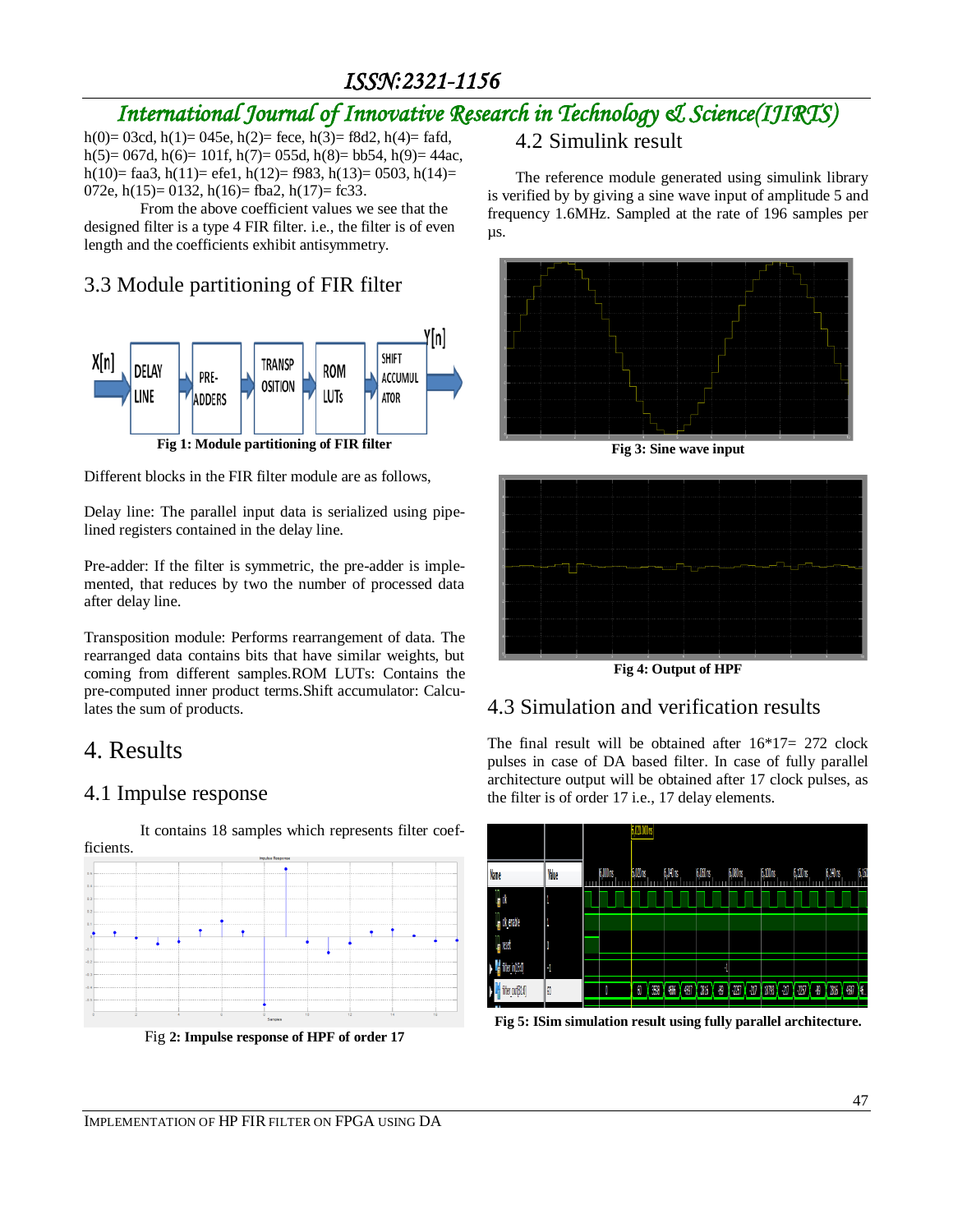### *ISSN:2321-1156*

# *International Journal of Innovative Research in Technology & Science(IJIRTS)*



**Fig 6: ISim simulation result using DA architecture**

#### 4.3 Design summary

| <b>Device Utilization Summary (estimated values)</b> |             |       |                              |      |
|------------------------------------------------------|-------------|-------|------------------------------|------|
| <b>Logic Utilization</b>                             | <b>Used</b> |       | <b>Available Utilization</b> |      |
| Number of Slice Regis-<br>ters                       | 320         | 69120 |                              | 0%   |
| Number of Slice LUTs                                 | 32          | 69120 |                              | 0%   |
| Number of fully used<br>LUT-FF pairs                 | 0           | 352   |                              | 0%   |
| Number of bonded IOBs                                | 51          | 640   |                              | 7%   |
| Number of<br><b>BUFG/BUFGCTRLs</b>                   |             | 32    |                              | 3%   |
| Number of DSP48Es                                    | 26          | 64    |                              | 40\% |

**Table1: Design summary of HP filter of order 17 with fully parallel architecture**

| <b>Device Utilization Summary (estimated values)</b> |     |                                   |  |     |  |
|------------------------------------------------------|-----|-----------------------------------|--|-----|--|
| <b>Logic Utilization</b>                             |     | <b>Used Available Utilization</b> |  |     |  |
| Number of Slice Regis-<br>ters                       | 166 | 69120                             |  | 0%  |  |
| Number of Slice LUTs                                 | 201 | 69120                             |  | 0%  |  |
| Number of fully used<br>LUT-FF pairs                 | 104 | 263                               |  | 39% |  |
| Number of bonded IOBs                                | 51  | 640                               |  | 7%  |  |
| Number of<br><b>BUFG/BUFGCTRLs</b>                   |     | 32                                |  | 3%  |  |

#### **Table2: Design summary of HP filter of order 17 with distributed arithmetic architecture**

DA-based filter requires less area when compared to its MAC counterparts because it don't require multipliers. However, it mandate faster clocking to maintain comparable throughput. This increase in switching activity can be mitigated through approximate processing, where power and

arithmetic precision are parameters that can be traded of in an ad-hoc manner. DA architecture can be implemented on FPGA more efficiently as it eliminates the need of multipliers which are rather limited resource when compared to LUTs and adders.

### 5. Conclusion

The proposed design uses DA to reduce the number of multipliers required at the expense of additional adders. Exchanging multipliers with adders is advantageous because adders weigh less than multipliers in terms of silicon area. In addition the overhead from the increase in adders in preprocessing and post processing blocks stay fixed, not increasing along with the length of the FIR filter, whereas the number of reduced multipliers increases along with the length of the FIR filter.

An area efficient and hence less power consuming high pass FIR filter can be designed using DA and FPGA.

### Reference

- [1] Cui Guo-wei, Wang Feng-ying, The Implementation of FIR Low-pass Filter Based on FPGA and DA, 2013 Fourth International Conference on Intelligent Control and Information Processing.
- [2] M. Keerthi, Vasujadevi Midasala.. FPGA Implementation Of Distributed Arithmetic For FIR Filter, International Journal of Engineering Research & Technology (IJERT)
- [3] Sudhakar, Murthy.. Area Efficient Pipelined Architecture For Realization of FIR Filter Using Distributed Arithmetic, 2012 International Conference on Industrial and Intelligent Information (ICIII 2012).
- [4] P.Sravanthi, CH.Srinivasa Rao, S.Madhava Rao, A Novel Approach of Area-Efficient FIR Filter Design Using Distributed Arithmetic with Decomposed LUT, IOSR Journal of Electronics and Communication Engineering (IOSR-JECE).
- [5] Ankit Jairath, Sunil Kumar Shah, Amit jain, Design & implementation of FPGA based digital filters, International Journal of Advanced Research in Computer Engineering & Technology (IJARCET) Volume 1, Issue 7, September 2012.
- [6] Magatha Nayak Bhukya., The Design of High Speed FIR Filter using Improved DA Algorithm and it's FPGA Implementation, International Journal of Engineering Trends and Technology- Volume3Issue2- 2012.